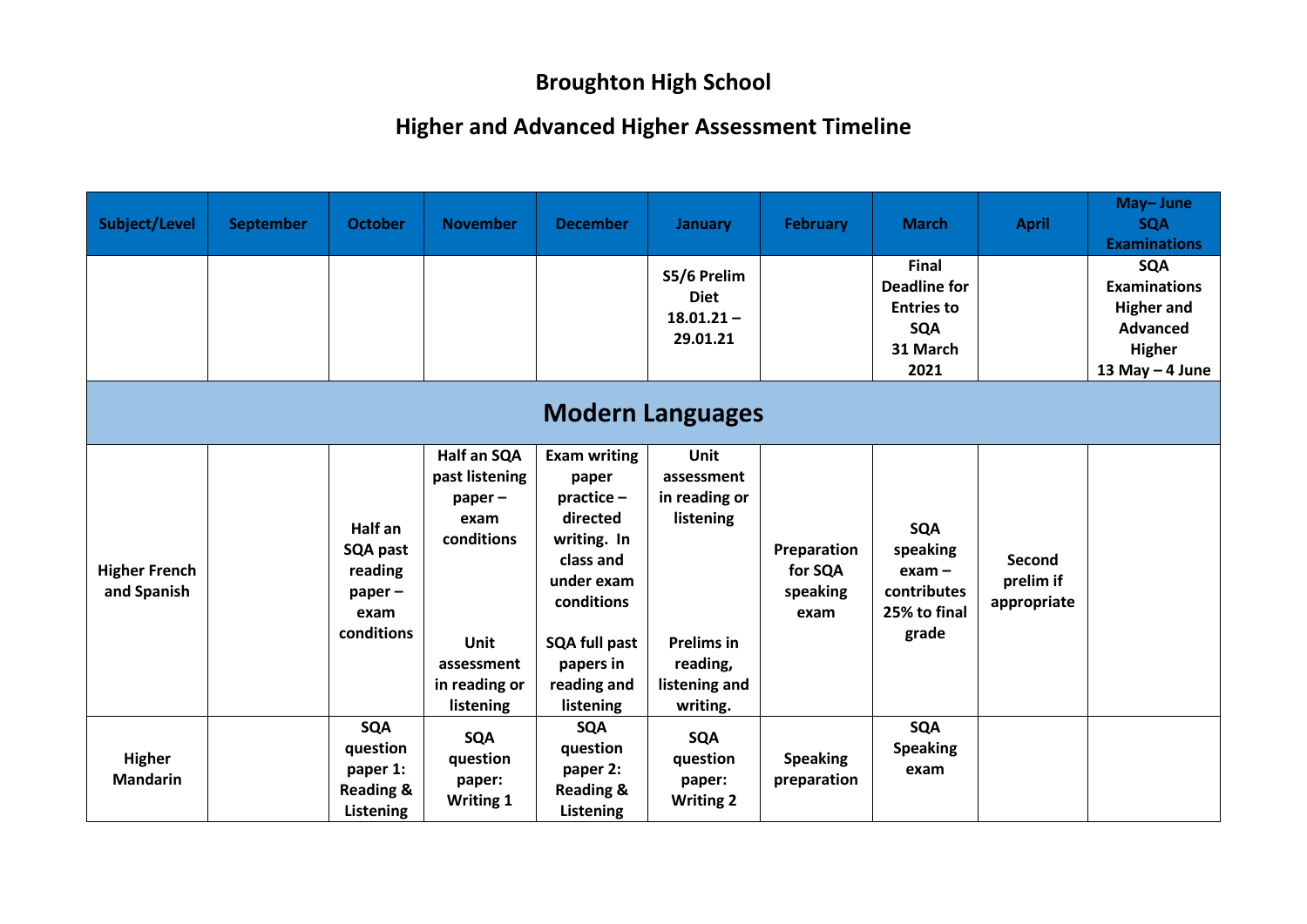| <b>Advanced</b><br><b>Higher French</b><br>and Spanish                                      |                       | Half an<br>SQA past<br>reading<br>$paper -$<br>exam<br>conditions       | Half an SQA<br>past listening<br>$paper -$<br>exam<br>conditions<br>Unit<br>assessment<br>in reading or<br>listening | <b>Exam writing</b><br>paper<br>practice-<br>discursive<br>essay. In<br>class and<br>under exam<br>conditions<br><b>SQA full past</b><br>papers in<br>reading and<br>listening | Unit<br>assessment<br>in reading or<br>listening<br><b>Prelims in</b><br>reading,<br>listening and<br>writing | Preparation<br>for SQA oral<br>exam with<br>visiting<br>examiner | <b>SQA oral</b><br>exam with<br>visiting<br>examiner $-$<br>this<br>contributes<br>30% to final<br>grade            | Second<br>prelim if<br>appropriate |  |
|---------------------------------------------------------------------------------------------|-----------------------|-------------------------------------------------------------------------|----------------------------------------------------------------------------------------------------------------------|--------------------------------------------------------------------------------------------------------------------------------------------------------------------------------|---------------------------------------------------------------------------------------------------------------|------------------------------------------------------------------|---------------------------------------------------------------------------------------------------------------------|------------------------------------|--|
| <b>Advanced</b><br><b>Higher</b><br><b>Mandarin</b>                                         |                       | <b>SQA</b><br>question<br>paper 1:<br><b>Reading &amp;</b><br>Listening | <b>SQA</b><br>question<br>paper:<br><b>Writing 1</b>                                                                 | <b>SQA</b><br>question<br>paper 2:<br><b>Reading &amp;</b><br>Listening                                                                                                        | <b>SQA</b><br>question<br>paper:<br><b>Writing 2</b>                                                          | <b>Speaking</b><br>preparation                                   | <b>SQA</b><br><b>Speaking</b><br>exam                                                                               |                                    |  |
| <b>SCQF level 7</b><br><b>Baccalaureate</b><br>- Languages<br>and Social<br><b>Subjects</b> | Proposal<br>completed | Plan<br>completed                                                       | <b>Research</b><br>carried out<br>by student                                                                         | <b>Research</b><br>carried out<br>by student                                                                                                                                   | Research<br>carried out<br>by student                                                                         | Presentation<br>of Findings.<br>completed                        | Project<br>Evaluation<br>and self-<br><b>Evaluation</b><br>completed.<br><b>Submission</b><br>deadline<br>mid-March |                                    |  |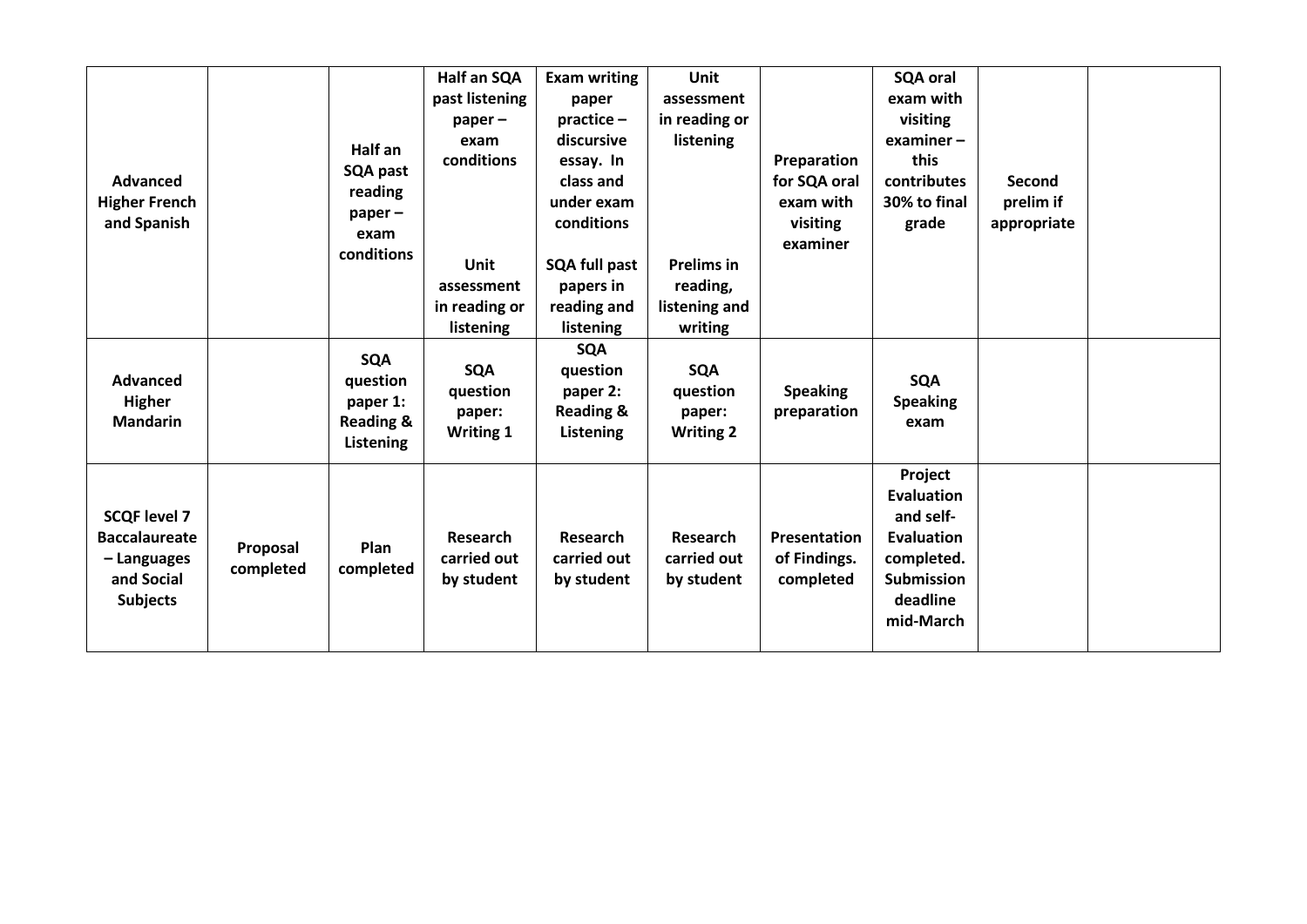| <b>Technologies</b>                      |                                                              |                                               |                                                                                                                  |                                                                                                     |                                                |                                                 |                                     |                                                                                 |                                               |  |  |  |
|------------------------------------------|--------------------------------------------------------------|-----------------------------------------------|------------------------------------------------------------------------------------------------------------------|-----------------------------------------------------------------------------------------------------|------------------------------------------------|-------------------------------------------------|-------------------------------------|---------------------------------------------------------------------------------|-----------------------------------------------|--|--|--|
| Subject/Level                            | <b>September</b>                                             | <b>October</b>                                | <b>November</b>                                                                                                  | <b>December</b>                                                                                     | <b>January</b>                                 | <b>February</b>                                 | <b>March</b>                        | <b>April</b>                                                                    | May-June<br><b>SQA</b><br><b>Examinations</b> |  |  |  |
| <b>H</b> Computing<br><b>Science</b>     | WDD theory &<br>practical                                    |                                               | <b>DBDD theory</b><br>& practical                                                                                |                                                                                                     | Prelim                                         | <b>SDD Theory</b><br>& practical                | <b>Coursework</b>                   | 2nd Prelim                                                                      |                                               |  |  |  |
| <b>AH Computing</b><br><b>Science</b>    |                                                              | Written<br>assessmen<br>t                     |                                                                                                                  | <b>DB</b> written<br>assessment                                                                     | Prelim                                         |                                                 | <b>WDD</b><br>written<br>assessment | 2nd Prelim                                                                      |                                               |  |  |  |
| H Admin & IT                             |                                                              |                                               | Word                                                                                                             | <b>Databases</b>                                                                                    | <b>Combined</b><br><b>Theory</b>               |                                                 | <b>Combined</b><br><b>Theory</b>    |                                                                                 |                                               |  |  |  |
| <b>H</b> Graphic<br>Communicatio<br>n    | <b>DTP Unit Test</b><br><b>DTP Practical</b>                 | <b>CAD</b><br><b>Practical</b>                | <b>CAD Unit</b><br>Test 1<br><b>CAD Unit</b><br>Test 2<br><b>British</b><br><b>Standards</b><br><b>Practical</b> | <b>British</b><br><b>Standards</b><br><b>Unit Test</b><br>"Mini<br>Prelim" -<br><b>Mixed Topics</b> | Prelim<br><b>Practice</b><br><b>Assignment</b> | Course<br><b>Assignment</b><br><b>Practical</b> |                                     | $2nd$ Prelim<br><b>Practical &amp;</b><br><b>Class Test</b><br><b>Catch Ups</b> |                                               |  |  |  |
| <b>H</b> Business                        | <b>Understandin</b><br>g Business 1                          | <b>Understan</b><br>ding<br><b>Business 2</b> |                                                                                                                  | <b>Marketing &amp;</b><br><b>Operations</b>                                                         | Prelim                                         |                                                 | People &<br><b>Finance</b>          |                                                                                 |                                               |  |  |  |
| <b>Higher Design</b><br>&<br>Manufacture | Peer design<br>and<br>development<br>modelling<br>assignment | <b>Clock</b><br>assignmen<br>t                | CAD/CAM<br>casting unit                                                                                          | Class test to<br>assess theory<br>knowledge                                                         | <b>SQA</b><br>assignment                       | <b>SQA</b><br>assignment                        | <b>SQA</b><br>assignment            |                                                                                 |                                               |  |  |  |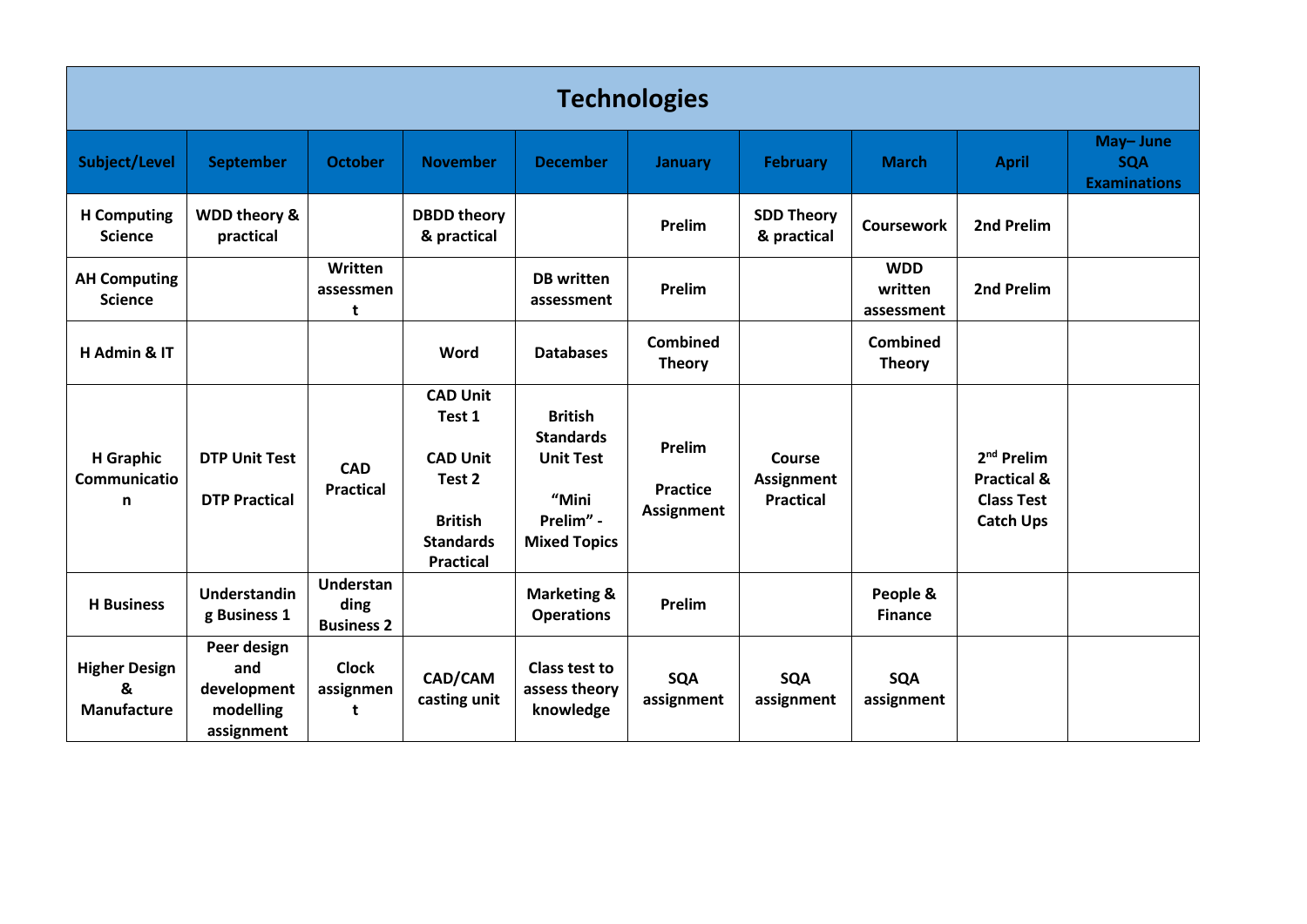|                                          |                                                                                                                                                               |                                                           |                                                                             |                                   | <b>Sciences</b>            |                                             |                                                       |                           |                                               |
|------------------------------------------|---------------------------------------------------------------------------------------------------------------------------------------------------------------|-----------------------------------------------------------|-----------------------------------------------------------------------------|-----------------------------------|----------------------------|---------------------------------------------|-------------------------------------------------------|---------------------------|-----------------------------------------------|
| Subject/Level                            | <b>September</b>                                                                                                                                              | <b>October</b>                                            | <b>November</b>                                                             | <b>December</b>                   | <b>January</b>             | <b>February</b>                             | <b>March</b>                                          | <b>April</b>              | May-June<br><b>SQA</b><br><b>Examinations</b> |
| <b>Higher Biology</b>                    |                                                                                                                                                               | Unit 1 Full<br>AB <sub>12th</sub>                         | Unit 2 Half<br>AB w/b 16th                                                  | Unit 2 Full<br>AB w/b 14th        | Prelim                     | Unit 3 Half<br>AB w/b 22nd                  |                                                       | Unit 3 Full<br>A/B        |                                               |
| <b>Higher Human</b><br><b>Biology</b>    |                                                                                                                                                               | Unit 1 Full<br><b>AB 16th</b>                             | Unit 2 Half<br>AB 20th                                                      | Unit 2 Full<br>AB <sub>18th</sub> | Prelim                     | <b>Unit 3 Half</b><br>AB w/b 22nd           |                                                       | Unit 3 Full<br>A/B        |                                               |
| <b>Advanced</b><br><b>Higher Biology</b> |                                                                                                                                                               | Unit 1 Full<br>AB 29th                                    |                                                                             | Unit 2 Full<br>AB w/b 14th        | Prelim                     |                                             |                                                       | <b>Unit 3 Full</b><br>A/B |                                               |
| Chemistry<br><b>Advanced</b><br>Higher   | 1.Electronic<br><b>Structure</b><br>(August)<br>2. Transition<br><b>Metals</b><br>(August)<br>3. Equilibrium                                                  | 4.Reaction<br><b>Feasibility</b><br>and<br><b>Kinetic</b> | 5. Inorganic<br>and Physical<br>AB test<br>6. Organic<br><b>Synthesis 1</b> | 7.Organic<br><b>Synthesis 2</b>   | 8. Organic<br>AB<br>Prelim |                                             | 9.<br>Researching<br>Chemistry<br><b>Old NAR</b>      | 10. Second<br>Prelim      |                                               |
| Chemistry<br><b>Higher</b>               | 1.Periodicity,<br>structure and<br>bonding<br>(August)<br>2.Oxidising<br>and reducing<br>agents<br>(August)<br>3. Esters, Fats<br>and Oil,<br><b>Proteins</b> | 4.<br>Oxidising<br>alcohols                               | 5. Soaps,<br><b>Fragrances</b><br>and Skin care<br>6.AB test                | 7. Rates                          | Prelim                     | 8. Chemical<br>Industry and<br>calculations | 9.<br>Equilibrium<br>10.<br>Chemical<br><b>Energy</b> | Second<br>Prelim          |                                               |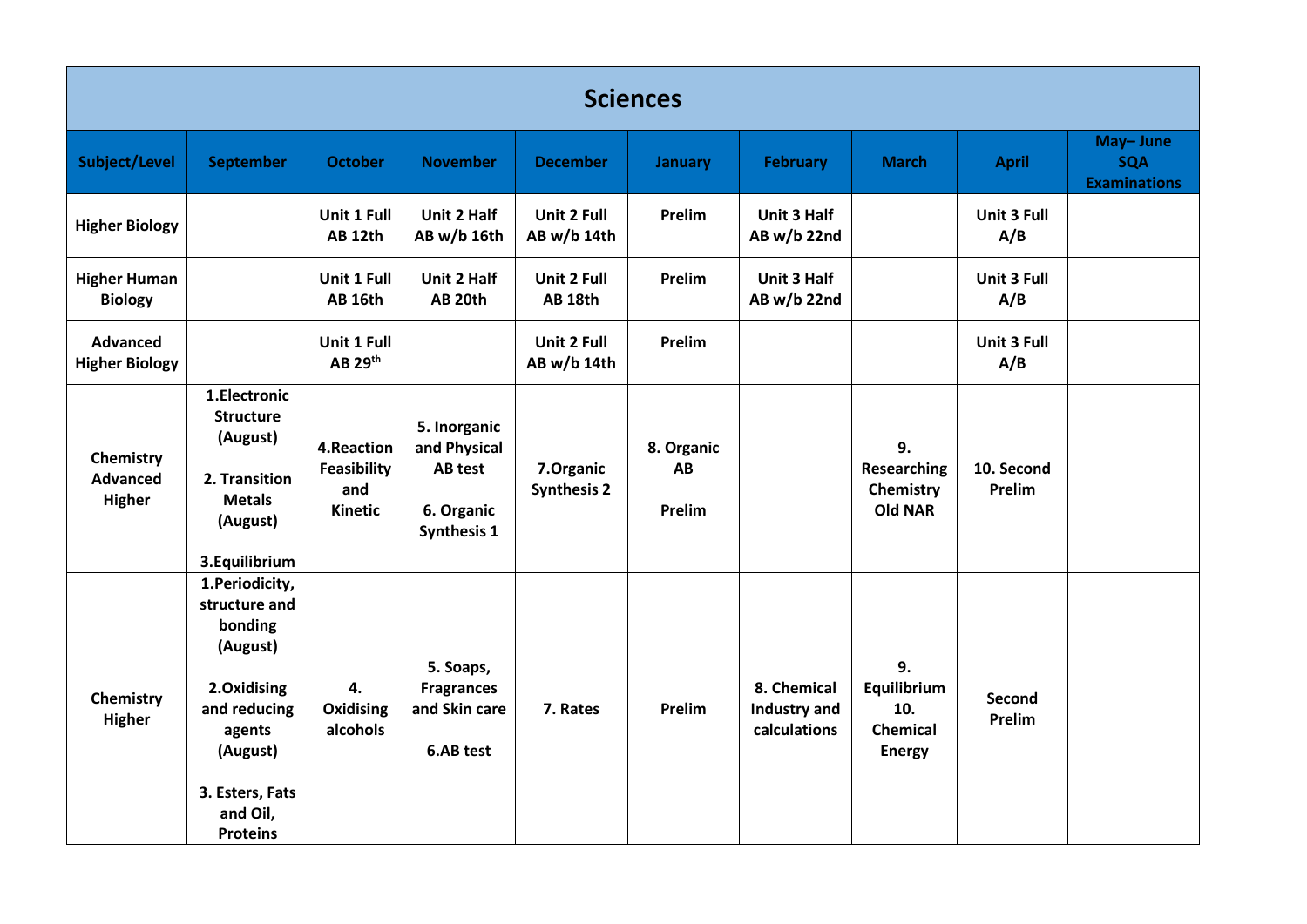| <b>Physics Higher</b>                                                         | ODU Test 1             | <b>ODU Test</b><br>2 |                    | Electricity<br><b>Test</b>                            | Prelim                                                             |                    | <b>Particles</b><br><b>Test</b>                              | <b>Waves Test</b>                                     |                                               |
|-------------------------------------------------------------------------------|------------------------|----------------------|--------------------|-------------------------------------------------------|--------------------------------------------------------------------|--------------------|--------------------------------------------------------------|-------------------------------------------------------|-----------------------------------------------|
| <b>Physics AH</b>                                                             | <b>RM&amp;A Test 1</b> | RM&A<br>Test 2       | <b>Quanta Test</b> | <b>Waves Test</b>                                     | Prelim                                                             | <b>Fields Test</b> | <b>Circuits Test</b>                                         |                                                       |                                               |
|                                                                               |                        |                      |                    |                                                       | <b>Mathematics</b>                                                 |                    |                                                              |                                                       |                                               |
| Subject/Level                                                                 | <b>September</b>       | <b>October</b>       | <b>November</b>    | <b>December</b>                                       | January                                                            | <b>February</b>    | <b>March</b>                                                 | <b>April</b>                                          | May-June<br><b>SQA</b><br><b>Examinations</b> |
| <b>Higher</b><br><b>Mathematics</b>                                           |                        |                      |                    | <b>H Maths Unit</b><br>$214/12/20 -$<br>18/12/20      | <b>H Maths Ext</b><br>Test 2<br>$06/01/21 -$<br>08/01/21<br>Prelim |                    | <b>H</b> Maths<br>Unit 3<br>$29/03/21 -$<br>02/04/21         | <b>H</b> Maths<br>Second<br><b>Prelim tbc</b>         |                                               |
| <b>Advanced</b><br>Higher<br><b>Mathematics</b>                               |                        |                      |                    | <b>AH Maths</b><br>Unit 2<br>$14/12/20 -$<br>18/12/20 | Prelim                                                             |                    | <b>AH Maths</b><br>Unit 3<br>$29/03/21 -$<br>02/04/21        | <b>AH Maths</b><br>Second<br><b>Prelim tbc</b>        |                                               |
| <b>Advanced</b><br><b>Higher</b><br><b>Mechanics of</b><br><b>Mathematics</b> |                        |                      |                    |                                                       | Prelim                                                             |                    | AH<br><b>Mechanics</b><br>Unit 3<br>$01/03/21 -$<br>05/03/21 | AH<br><b>Mechanics</b><br>Second<br><b>Prelim tbc</b> |                                               |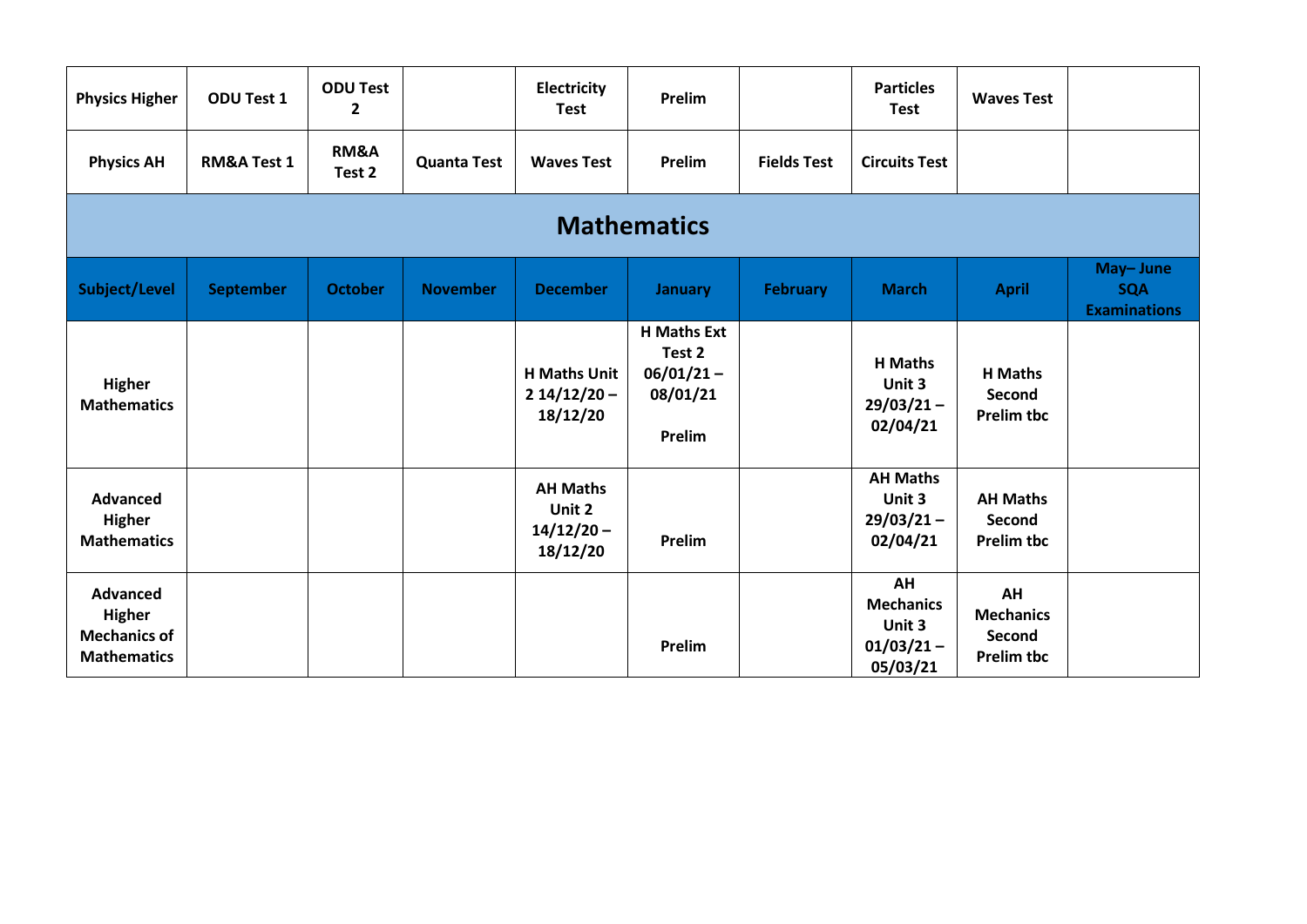|                                             | <b>English</b>   |                                                                                                                                               |                                                                                                                                |                                                                                                             |                                       |                 |                                                                                                                                                                           |              |                                               |  |  |  |  |  |
|---------------------------------------------|------------------|-----------------------------------------------------------------------------------------------------------------------------------------------|--------------------------------------------------------------------------------------------------------------------------------|-------------------------------------------------------------------------------------------------------------|---------------------------------------|-----------------|---------------------------------------------------------------------------------------------------------------------------------------------------------------------------|--------------|-----------------------------------------------|--|--|--|--|--|
| Subject/Level                               | <b>September</b> | <b>October</b>                                                                                                                                | <b>November</b>                                                                                                                | <b>December</b>                                                                                             | <b>January</b>                        | <b>February</b> | <b>March</b>                                                                                                                                                              | <b>April</b> | May-June<br><b>SQA</b><br><b>Examinations</b> |  |  |  |  |  |
| <b>English Higher</b>                       |                  | <b>Timed folio</b><br>piece<br>Understand-<br>ing<br>questions<br>from RUAE<br>paper<br>First 10<br>marks of<br><b>Scottish text</b><br>paper | <b>Timed folio</b><br>piece<br><b>Analysis</b><br><b>6question</b><br>from RUAE<br>paper<br><b>Full Scottish</b><br>text paper | <b>Timed</b><br>critical<br>essay                                                                           | Prelim                                |                 | <b>Finalised</b><br>folio piece<br>completed.<br><b>Timed</b><br>critical<br>essay<br><b>Analysis</b><br>questions<br>from RUAE<br>paper<br><b>Scottish text</b><br>paper |              |                                               |  |  |  |  |  |
| <b>English</b><br><b>Advanced</b><br>Higher |                  |                                                                                                                                               | <b>Timed</b><br>literary<br>essay<br><b>Timed</b><br>textual<br>analysis<br><b>Dissertation</b><br>detailed plan               | <b>Timed</b><br>literary<br>essay<br><b>Timed</b><br>textual<br>analysis<br>One<br>completed<br>folio piece | <b>First draft of</b><br>dissertation |                 | <b>Finalised</b><br>folio piece<br>completed.                                                                                                                             |              |                                               |  |  |  |  |  |
| <b>ESOL Higher</b>                          |                  |                                                                                                                                               |                                                                                                                                |                                                                                                             |                                       |                 |                                                                                                                                                                           |              |                                               |  |  |  |  |  |
| <b>Classical</b><br><b>Studies Higher</b>   |                  |                                                                                                                                               |                                                                                                                                |                                                                                                             |                                       |                 |                                                                                                                                                                           |              |                                               |  |  |  |  |  |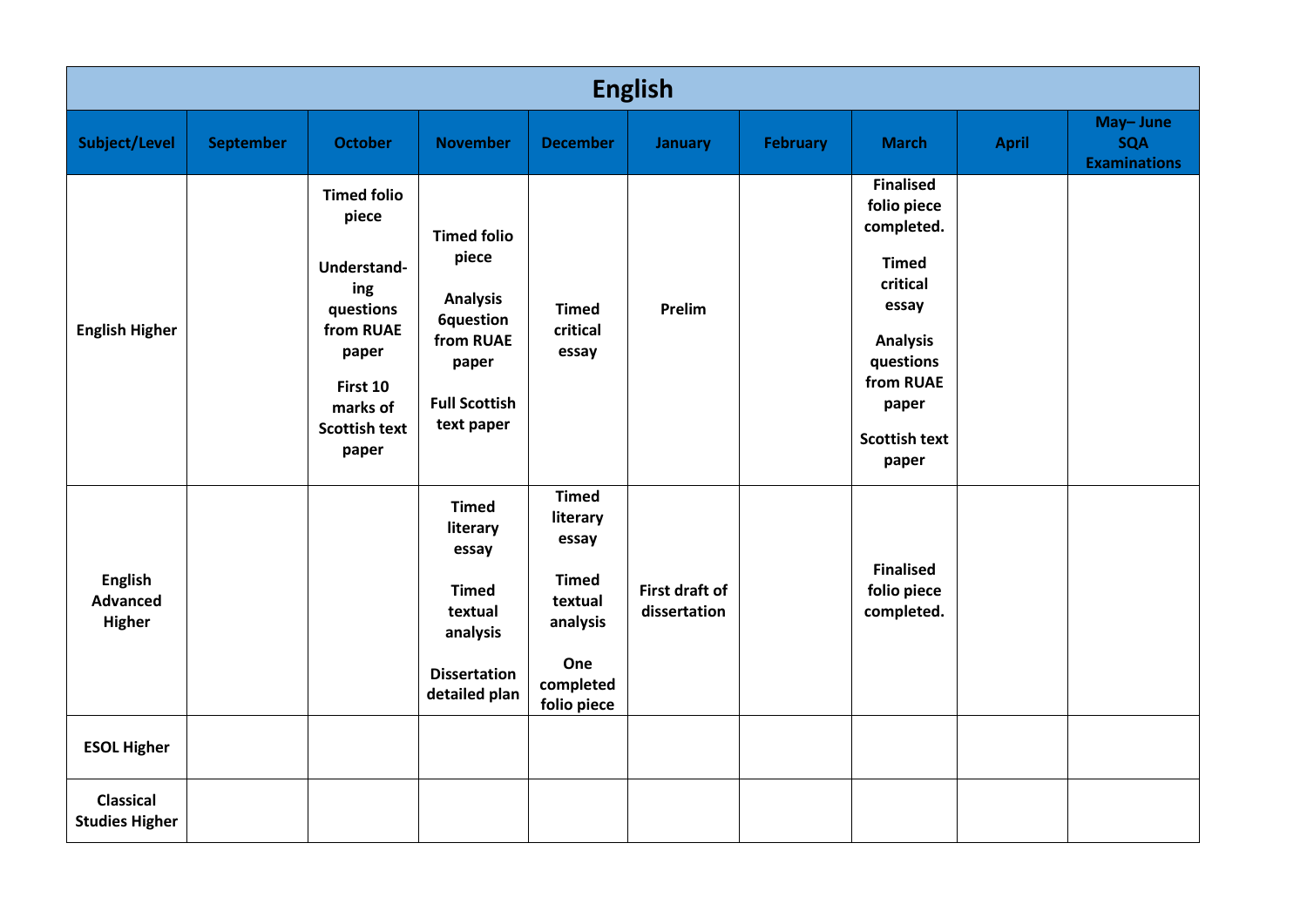| <b>Expressive Arts</b>                             |                                                              |                                                                                               |                                                                                             |                                                                                  |                                                                  |                                                          |                                                                                  |                                                                   |                                                    |  |
|----------------------------------------------------|--------------------------------------------------------------|-----------------------------------------------------------------------------------------------|---------------------------------------------------------------------------------------------|----------------------------------------------------------------------------------|------------------------------------------------------------------|----------------------------------------------------------|----------------------------------------------------------------------------------|-------------------------------------------------------------------|----------------------------------------------------|--|
| Subject/Level                                      | <b>September</b>                                             | <b>October</b>                                                                                | <b>November</b>                                                                             | <b>December</b>                                                                  | <b>January</b>                                                   | <b>February</b>                                          | <b>March</b>                                                                     | <b>April</b>                                                      | May-June<br><b>SQA</b><br><b>Examinations</b>      |  |
| <b>Higher Music</b>                                | <b>Classical &amp;</b><br><b>Vocal Music</b><br><b>Tests</b> | <b>Practical</b><br><b>Assessment</b><br>#1                                                   | Composing<br><b>Skills Tasks</b><br><b>Complete UM</b><br><b>Practice</b><br><b>Booklet</b> | UM Prelim-<br>10 <sup>th</sup><br><b>December</b>                                | <b>Practical</b><br><b>Prelims</b>                               |                                                          | <b>Practical Exams</b>                                                           |                                                                   |                                                    |  |
| Advanced<br><b>Higher Music</b>                    | <b>Serialist</b><br><b>Composition</b>                       | <b>Analysis Essay</b><br>#1<br><b>Timed</b><br>Comparison<br>Listening<br>Question            | Composing<br><b>Skills Tasks</b>                                                            | <b>Submit</b><br><b>Recordings</b><br>of Practical<br><b>Pieces</b>              |                                                                  | <b>Practical</b><br><b>Prelim</b><br><b>UM Prelim 1</b>  | <b>UM</b><br>Prelim <sub>2</sub>                                                 |                                                                   | <b>Practical</b><br><b>Exams</b><br><b>UM Exam</b> |  |
| S <sub>5</sub> /6<br><b>HIGHER</b><br>Art & Design | <b>Practice -</b><br>unseen<br>$artists - Q2$<br>& Q3        | <b>Practice Q:</b><br><b>Expressive</b><br><b>Artist 1 &amp; 2</b>                            | 6th & 27th<br>Nov.<br><b>Expressive -</b><br>unseen<br>images &<br>prompts                  | <b>Unseen</b><br>artists Q -<br><b>Expressive</b>                                | <b>Prelim - Full</b><br><b>Expressive</b><br>assessment<br>paper | <b>Practice Q:</b><br>Analysis &<br>question<br>practice | $Recap -$<br><b>Expressiv</b><br>e<br><b>Timed in</b><br>class<br>assessme<br>nt | Full<br>assessment<br>paper:<br>Higher/Nat 5<br><b>Expressive</b> |                                                    |  |
| <b>HIGHER</b><br><b>PHOTOGRAPHY</b>                | Brassai Q.<br>Geisha Q.                                      | <b>Section 2</b><br>Analysis-<br>practice.<br><b>Multiple</b><br>choice section<br>- practice | <b>Multiple</b><br>choice & s. 2<br>analysis & Q<br>12                                      | 3 <sup>rd</sup><br><b>December</b><br>Full<br>Photography<br>assessment<br>paper | <b>Prelim - Full</b><br>Photography<br>assessment<br>paper       | $Review -$<br>analysis &<br>question<br>practice         | <b>Multiple</b><br>choice &<br><b>Section 2</b><br>analysis                      | Full<br>assessment<br>paper                                       |                                                    |  |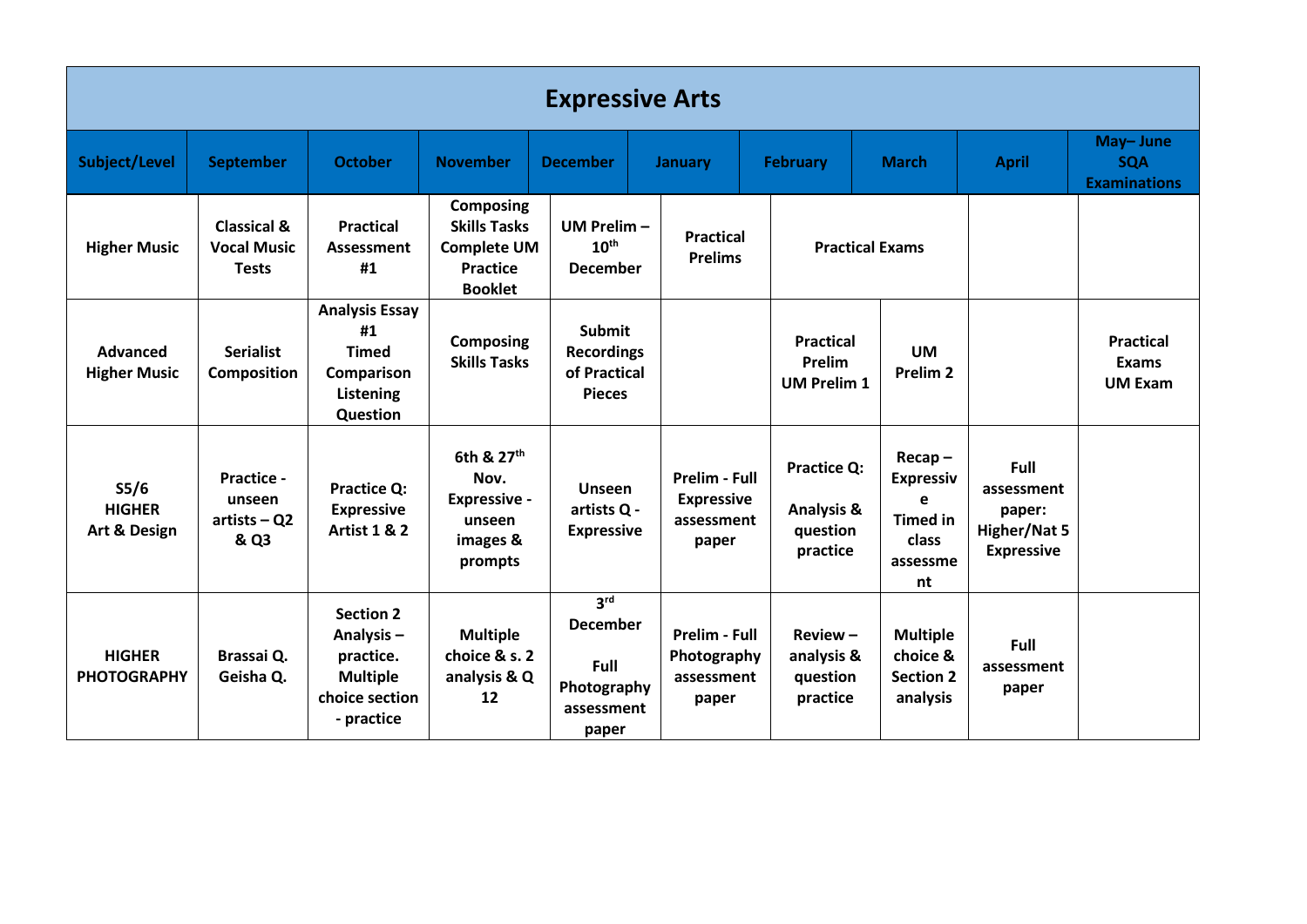| <b>Drama Higher</b>        |                       | S5 Unit 1<br><b>Practical</b><br>assessment | S5 PA essay<br>S5 timed<br>assessment<br><b>Section 2</b><br>timed<br>assessment | S5 TA essay<br><b>Timed</b><br>assessment<br><b>Practical</b><br>assessment<br>S5 Role 1 | <b>S5 Full paper</b><br>Prelim | S5 Essay 1<br><b>S5 Section2</b><br>essay<br><b>S5</b><br><b>Both acting</b><br>pieces w/b<br>22/02/21 |                                  | <b>S5 External</b><br><b>Practical</b><br>Exam |                                               |
|----------------------------|-----------------------|---------------------------------------------|----------------------------------------------------------------------------------|------------------------------------------------------------------------------------------|--------------------------------|--------------------------------------------------------------------------------------------------------|----------------------------------|------------------------------------------------|-----------------------------------------------|
| <b>Drama</b>               |                       | Monologue                                   | <b>Timed</b>                                                                     | <b>Dissertation</b>                                                                      | <b>Assignment</b>              | <b>Dissertation</b>                                                                                    | <b>Dissertati</b>                | <b>External</b>                                |                                               |
| <b>Advanced</b><br>Higher  |                       | assessment                                  | assessment                                                                       | draft                                                                                    | Prelim                         | draft 2                                                                                                | on draft 3                       | <b>Practical</b><br>Exam                       |                                               |
|                            |                       |                                             |                                                                                  | <b>S6</b>                                                                                |                                | <b>Both acting</b>                                                                                     |                                  |                                                |                                               |
|                            |                       |                                             |                                                                                  | interactive                                                                              |                                | pieces                                                                                                 |                                  |                                                |                                               |
|                            |                       |                                             |                                                                                  | <b>Social Subjects</b>                                                                   |                                |                                                                                                        |                                  |                                                |                                               |
| Subject/Level              | September             | <b>October</b>                              | <b>November</b>                                                                  | <b>December</b>                                                                          | <b>January</b>                 | <b>February</b>                                                                                        | <b>March</b>                     | <b>April</b>                                   | May-June<br><b>SQA</b><br><b>Examinations</b> |
| Higher<br>Psychology       | C and O<br>assessment | <b>Research</b><br>assessment               | <b>Stress</b><br>assessment                                                      | <b>Draft</b><br>assignment                                                               | Prelim                         |                                                                                                        |                                  |                                                |                                               |
| Geography<br><b>Higher</b> | Unit<br>assessment    | <b>Unit</b><br>assessment                   | <b>Unit</b><br>assessment                                                        | Unit<br>assessment                                                                       | Prelim                         | <b>Unit</b><br>assessment                                                                              | Unit<br>assessme<br>nt           | <b>Unit</b><br>assessment                      |                                               |
| <b>History Higher</b>      |                       |                                             | <b>Timed</b><br>assessment                                                       | <b>Timed</b><br>assessment                                                               | Prelim                         |                                                                                                        | <b>Timed</b><br>assessme<br>ntx2 |                                                |                                               |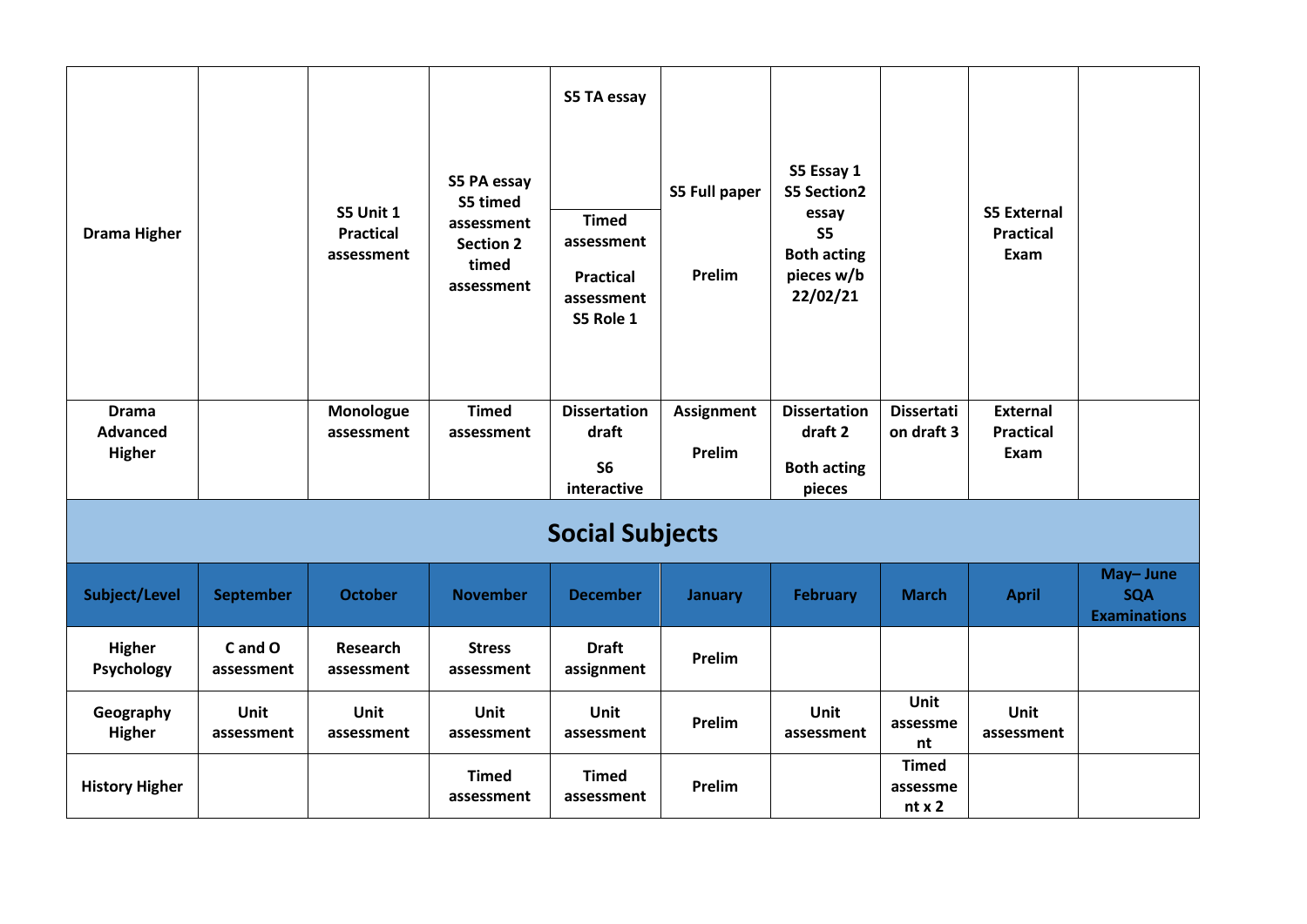| <b>History</b><br><b>Advanced</b><br><b>Higher</b> |                                                          | <b>Dissertation</b>                                         |                                                 | <b>Timed essay</b>                                                                      | <b>Timed</b><br>sources<br>Prelim                               |                                                                               |                                                                                         |                                                                 |                                               |
|----------------------------------------------------|----------------------------------------------------------|-------------------------------------------------------------|-------------------------------------------------|-----------------------------------------------------------------------------------------|-----------------------------------------------------------------|-------------------------------------------------------------------------------|-----------------------------------------------------------------------------------------|-----------------------------------------------------------------|-----------------------------------------------|
| <b>Modern Studies</b><br><b>Higher</b>             |                                                          |                                                             |                                                 | <b>Political</b><br><b>Issues timed</b><br>essay                                        | International<br>Issue-USA-<br>Unit<br>assessment<br>Prelim     |                                                                               | <b>Social</b><br><b>Issue</b><br>Timed<br>essay<br><b>Skills unit</b><br>assessme<br>nt |                                                                 |                                               |
|                                                    |                                                          |                                                             |                                                 | <b>Health and Wellbeing</b>                                                             |                                                                 |                                                                               |                                                                                         |                                                                 |                                               |
| Subject/Level                                      | <b>September</b>                                         | <b>October</b>                                              | <b>November</b>                                 | <b>December</b>                                                                         | <b>January</b>                                                  | <b>February</b>                                                               | <b>March</b>                                                                            | <b>April</b>                                                    | May-June<br><b>SQA</b><br><b>Examinations</b> |
| <b>PE Advanced</b><br><b>Higher</b>                | $1A -$<br>Investigation<br>of<br>Performance             | $1B -$ Analysis<br>of<br>Performance                        | $2A - Review$<br>of Literature                  | 2B - Analysis<br>of Research                                                            | <b>Completion</b><br>of PDP and<br><b>PDP targets</b><br>Prelim | <b>Analysis of</b><br>PDP data<br>and<br>evaluation                           | <b>Future</b><br>developm<br>ent needs<br>and final<br>hand-in                          |                                                                 |                                               |
| PE Higher                                          | $HMW \times 2$                                           | $HMW \times 2$<br>One-off<br>performance<br><b>Football</b> | $HMW \times 2$                                  | <b>Course</b><br>assessment<br><b>Section 1</b><br>One-off<br>performance<br>Volleyball | <b>Course</b><br>assessment<br><b>Section 2</b><br>Prelim       | Course<br>assessment<br><b>Section 3</b><br>One-off<br>performance<br>(other) | Full<br>course<br>assessme<br>nt                                                        |                                                                 |                                               |
| NPA - Exercise<br>and Fitness<br>Leadership        | <b>Circuit Unit</b><br>1 &2 Theory<br><b>Assessments</b> | <b>Circuit Unit 3</b><br>&4 Practical<br><b>Assessments</b> | Cardio unit<br>1&2 Theory<br><b>Assessments</b> | <b>Cardio unit 3</b><br><b>Practical</b><br><b>Assessments</b>                          | Cardio unit 4<br><b>Practical</b><br><b>Assessments</b>         | <b>Free Weights</b><br>unit 1 & 2<br><b>Theory</b><br><b>Assessment</b>       | Free<br>Weights<br>unit 3<br>practical<br>Assessme<br>nt                                | <b>Free Weights</b><br>unit 4<br>practical<br><b>Assessment</b> | No exam                                       |